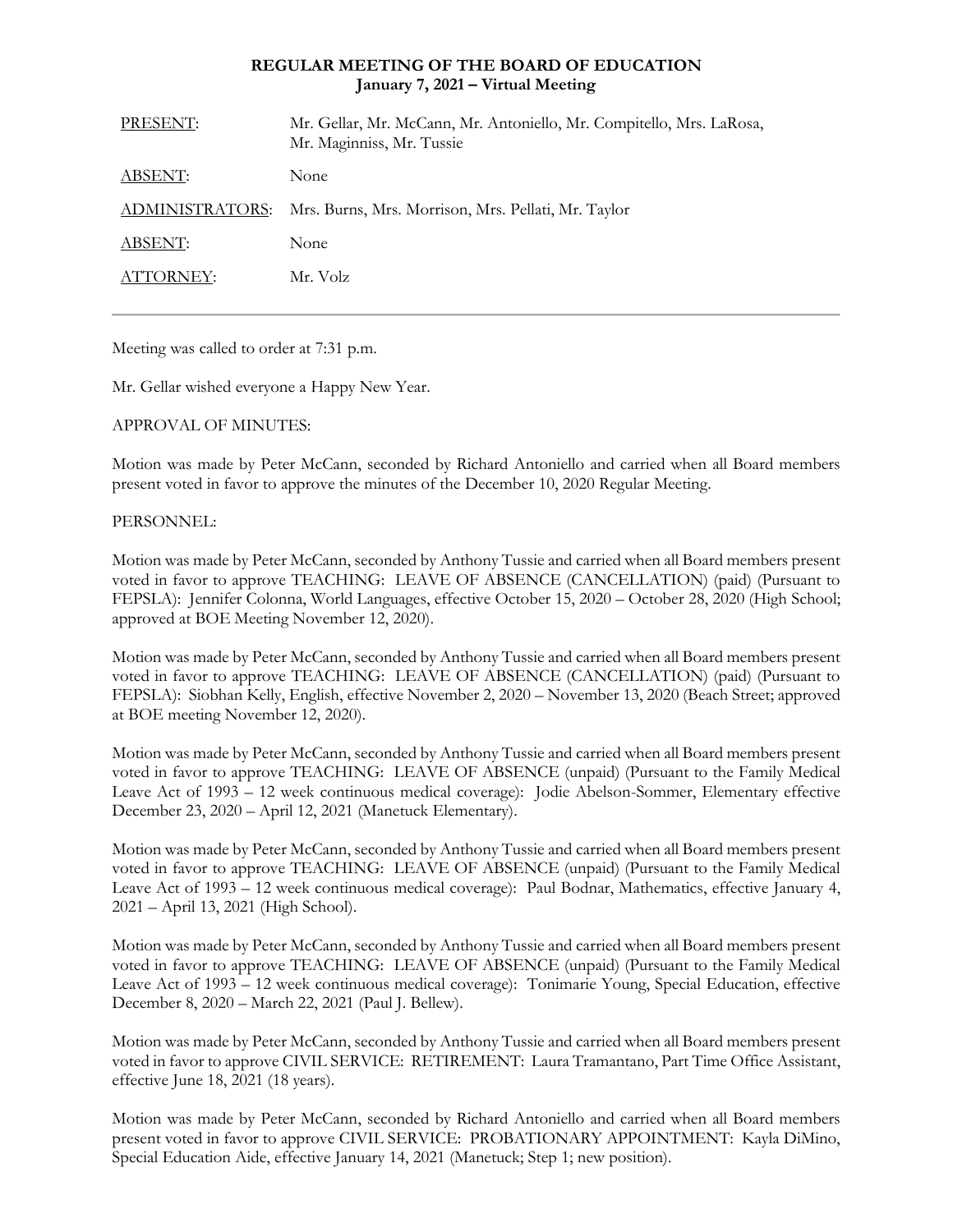Motion was made by Peter McCann, seconded by Richard Antoniello and carried when all Board members present voted in favor to approve CIVIL SERVICE: RESIGNATION: Ryan McCormick, Permanent Substitute Teacher, effective December 24, 2020 (Bayview).

Motion was made by Peter McCann, seconded by Anthony Tussie and carried when all Board members present voted in favor to approve CIVIL SERVICE: SUBSTITUTE BUS DRIVER (\$25.86/hr.) \*Barbara Lirosi, effective January 8, 2021.

Motion was made by Peter McCann, seconded by Anthony Tussie and carried when all Board members present voted in favor to approve CIVIL SERVICE: SUBSTITUTE CUSTODIAN (\$14.00/hr.): Michael Librizzi, effective January 8, 2021; Angelo Licata, effective January 8, 2021; Edward Spradley, Jr., effective January 8, 2021.

Motion was made by Peter McCann, seconded by Anthony Tussie and carried when all Board members present voted in favor to approve CIVIL SERVICE: SUBSTITUTE PARAPROFESSIONAL (\$14.00/hr.): Lisa MacInness, effective January 8, 2021; Diane Mahoney-Paredes, effective January 8, 2021.

Motion was made by Peter McCann, seconded by Anthony Tussie and carried when all Board members present voted in favor to approve OTHER: PERMANENT SUBSTITUTE TEACHER (\$150 per diem): Gabrielle Mescia, effective December 14, 2020 – June 25, 2021.

Motion was made by Peter McCann, seconded by Anthony Tussie and carried when all Board members present voted in favor to approve OTHER: SUBSTITUTE TEACHER (\$130 per diem):

| Rachel Altrui, effective January 8, 2021                      |  |
|---------------------------------------------------------------|--|
| *Stephanie Bagley, effective January 5, 2021                  |  |
| *Rachel Bernstein, effective January 8, 2021, student teacher |  |
| Ashley Berrell, effective January 8, 2021                     |  |
| Grace Bolin, effective January 8, 2021                        |  |
| Catherine Brudi, effective January 8, 2021, student teacher   |  |
| *Brian Camarco, effective January 8, 2021, student teacher    |  |
| Thomas Carusillo, effective January 8, 2021                   |  |
| Angelique DeRosa, effective January 8, 2021                   |  |
| *Deanna DiMartino, effective January 8, 2021                  |  |
| Michael Dondero, effective January 8, 2021                    |  |
| Danielle Ferruggiari, effective January 8, 2021               |  |
| *Kathryn Ginty, effective January 8, 2021, student teacher    |  |
| Alexander Giordano, effective January 8, 2021                 |  |
| Kristina Giordano, effective January 8, 2021                  |  |
| Holly Gozinsky, effective January 8, 2021, student teacher    |  |
| Kiersten Held, effective January 8, 2021                      |  |
| Morgan Kube, effective January 8, 2021                        |  |
| Kristy Mangiano, effective January 8, 2021                    |  |
| Mackenzie Martocci, effective January 8, 2021                 |  |
| Alexander Passannante, effective January 8, 2021              |  |
| Savannah Rinne, effective January 8, 2021                     |  |
| Samantha Santangelo, effective January 8, 2021                |  |
| Gionna Second, effective January 8, 2021                      |  |
| Krista Virga, effective January 8, 2021                       |  |

\*Conditional pending fingerprinting clearance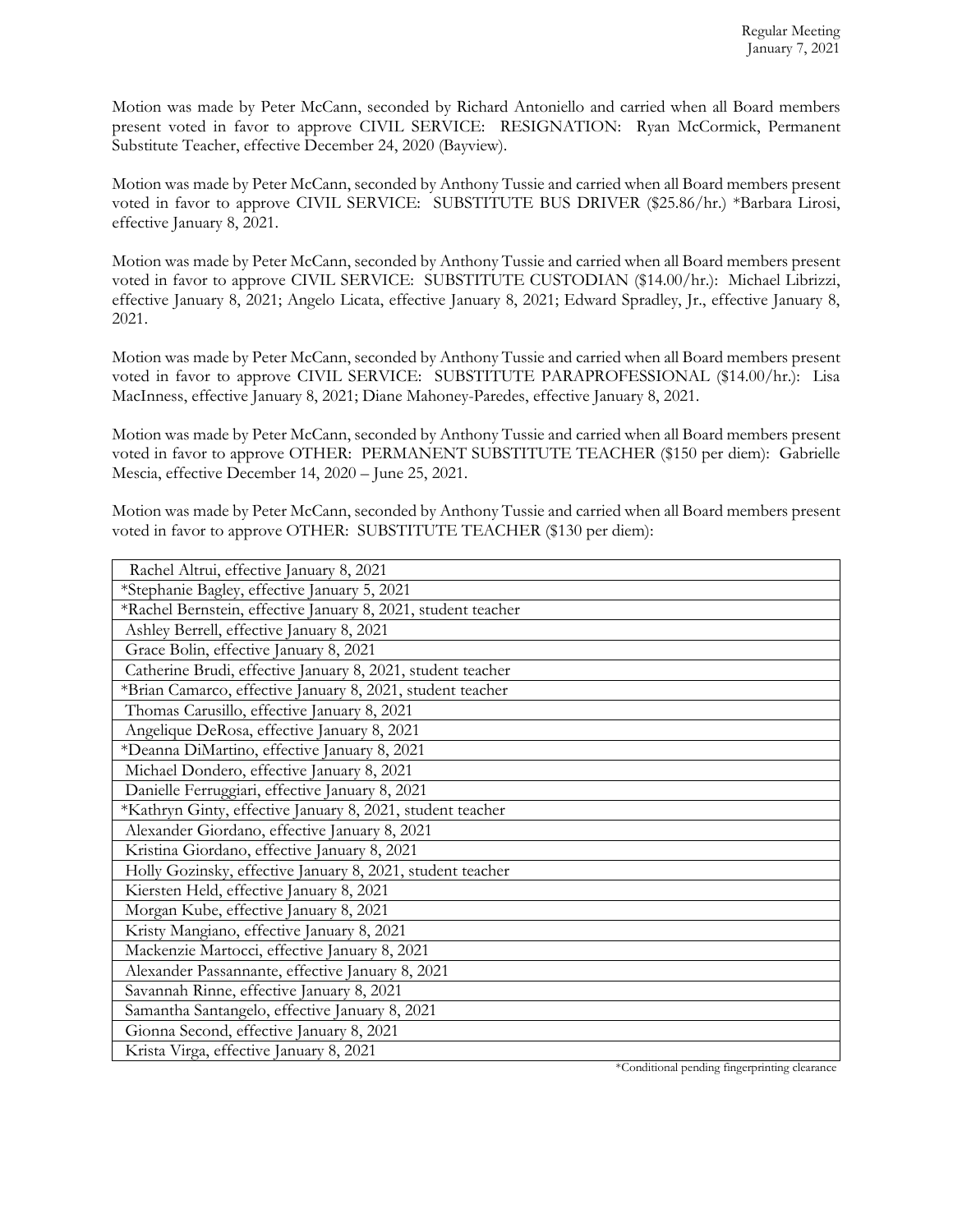Motion was made by Peter McCann, seconded by Richard Antoniello and carried when all Board members present voted in favor to approve OTHER: CLUBS/ADVISORS 2020-2021: HIGH SCHOOL: World Language Honor Society, Brittany DiLuciano and Sarah Willman (shared).

Motion was made by Peter McCann, seconded by Anthony Tussie and carried when all Board members present voted in favor to approve OTHER: BEACH STREET MIDDLE SCHOOL: Art Club, Jill Culver.

Motion was made by Peter McCann, seconded by Anthony Tussie and carried when all Board members present voted in favor to approve OTHER: UDALL ROAD MIDDLE SCHOOL: Mindfulness Club, Melissa Morales; Yearbook, Theresa Robertson; Yearbook/Newspaper Photographer, Michael Taranto.

Motion was made by Peter McCann, seconded by Anthony Tussie and carried when all Board members present voted in favor to approve OTHER: WINTER 2020-2021 HIGH SCHOOL COACHES: BOYS BOWLING (AMENDED): Steven Mileti, Varsity Coach (replacing James Farnworth; approved at BOE meeting August 25, 2020). BOYS WINTER TRACK (AMENDED): Vincent Melia, Varsity Coach (replacing Anthony Yuli; approved at BOE Meeting August 25, 2020).

Motion was made by Peter McCann, seconded by Tussie and carried when all Board members present voted in favor to approve OTHER: SUBSTITUTE NURSE: Per diem rate change from \$130to \$150; at 30 more days to \$180.

# CURRICULUM UPDATE:

Mrs. Morrison advised that she visited classrooms throughout the district this week. Students and staff have transitioned well from the recent break and students and teachers were engaged in lively discussions and socially distanced collaboration related to grade level skills or subject area curriculum.

Mrs. Morrison also advised that The New York State Office of Mental Health, in partnership with the University of Rochester Medical Center, selected West Islip as one of six school districts in the state to partake in a six month learning collaborative focused on the current mental health systems and supports in place at West Islip High School. This will be a unique opportunity for the high school to engage in strategic action planning, self-assessment, coaching, technical assistance and development/advancement of the mental health support systems at the high school under the guidance of mental health professionals out in the field. This learning collaborative is entitled SHAPE, (School Health and Performance Evaluation System) and will commence within the next few weeks and be ongoing for the next 6 months.

### REPORT OF COMMITTEES:

Education Committee: Richard Antoniello reported on the virtual meeting that took place 1/5/2021. The committee discussed secondary course proposals. The first course proposal is STEM Research, allowing students to solve problems according to their interest; the second course is Science and Cinema (self-contained), providing students with a fourth year of science; the third course is Survival on Other Planets (self-contained), in which students will be uncovering facts about scientific event and discoveries. The committee discussed 2021-2022 Course Title Changes: Physics Honors will be renamed Physics and Childhood Education will be renamed Advanced Child Study; and Non-Regents Chemistry will no longer be offered. Universal screening for grades K-8 are upcoming and RTI meetings will follow. Pre-K registration information is available on the district website.

Finance Committee: Ron Maginniss reported on the virtual meeting held on 1/5/2021. Items reviewed included the November treasurer's report and extra-curricular report; December payroll summary; November financial statements; December claims audit report; December system manager audit report; payroll certification forms; surplus; and Change Order. Mrs. Pellati discussed the number of ballots that should be ordered for the upcoming Masera Vote. It was decided that the district will purchase 6,000 ballots to ensure a sufficient quantity.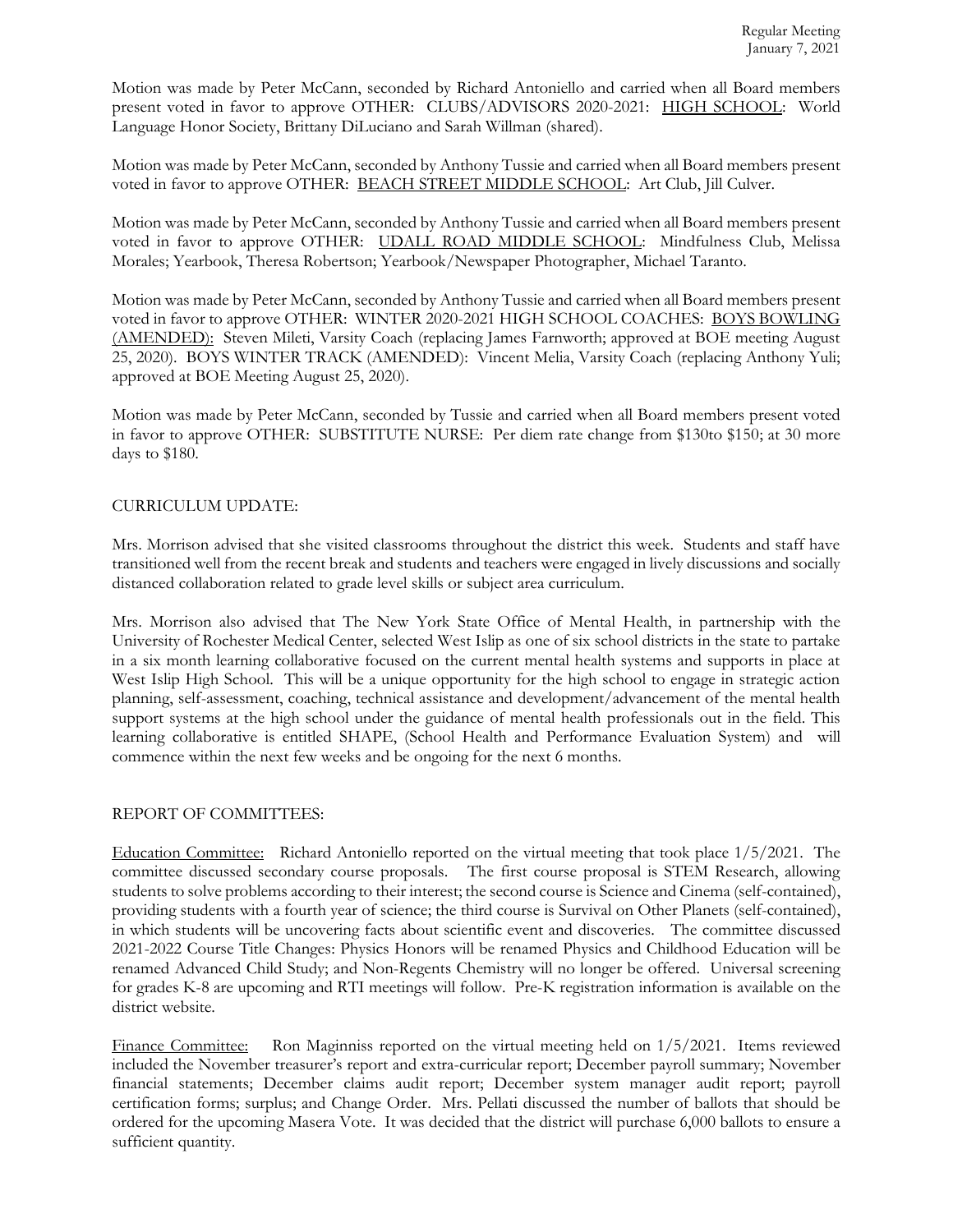Buildings and Grounds: Peter McCann reported on the virtual meeting that took place on 1/5/2021*.* Mr. McCann gave an update of ongoing projects: the planetarium is on target for completion by  $2/1/2021$ ; the pool is open and work is being finalized; high school second floor bathrooms are open; automatic door swipe almost complete. The committee discussed phase 6 projects and possible capital improvement projects, looking at safety and security first. Noresco gave a presentation on the Solar Panel Project as part of the energy performance contract; 63% of energy consumption will be paid for by the project. The vote on the sale of the Masera property will take place on 1/19/2021.

Mr. Gellar advised that he watched a demonstration of the planetarium and it was spectacular.

Special Education Committee: Tom Compitello reported on the virtual meeting held 1/6/2021/virtual. Items included a review of budget, CSE meetings and remote learning.

Health and Wellness Committee: Peter McCann reported on the virtual meeting that took place on 1/5/2021. Items reviewed included creation of the newsletter, the return of low risk sports – bowling, swimming, track; and a virtual presentation of The Addict's Diary by Kevin Alter on Tuesday, 1/26/2021, at 7:00 p.m. The next meeting will take place on Tuesday, 2/9/2021, at 10:00 a.m.

### FINANCIAL MATTERS:

The treasurer's report for November was presented: beginning balance \$43,744,622.39; ending balance \$40,502,571.60.

Motion was made by Peter McCann, seconded by Anthony Tussie, and carried when all Board members present voted in favor to approve General Fund budget transfers 3998-4004 and Capital Fund transfer 3999.

Motion was made by Peter McCann seconded by Anthony Tussie, and carried when all Board members present voted in favor to approve the following surplus: miscellaneous Buildings & Grounds equipment.

Motion was made by Peter McCann seconded by Anthony Tussie, and carried when all Board members present voted in favor to approve Change Order No. 1: Mt. Olympos Restoration Inc. – WIHS - \$57,674.81.

### PRESIDENT'S REPORT:

Motion was made by Peter McCann, seconded by Anthony Tussie, and carried when all Board members present voted in favor to approve resolution re: State Environmental Quality Review Act {SEQRA}(resolution included in supplemental file).

Motion was made by Peter McCann, seconded by Anthony Tussie, and carried when all Board members present voted in favor to approve resolution re: Energy Performance Contract (resolution included in supplemental file).

Motion was made by Peter McCann, seconded by Anthony Tussie, and carried when all Board members present voted in favor to approve Nurses' MoA: recording of attendance.

Motion was made by Peter McCann, seconded by Anthony Tussie, and carried when all Board members present voted in favor to approve Personnel for Special District Meeting – January 19, 2021.

### SUPERINTENDENT'S REPORT:

Mrs. Burns advised that Governor Cuomo is expected to give his annual State of the State address on January 11, 2021 and articulate his priorities for the upcoming year. The Legislative Committee of Suffolk Superintendents have met several times to discuss legislation and advocate for funding. Many districts had large expenditures due to COVID-19.